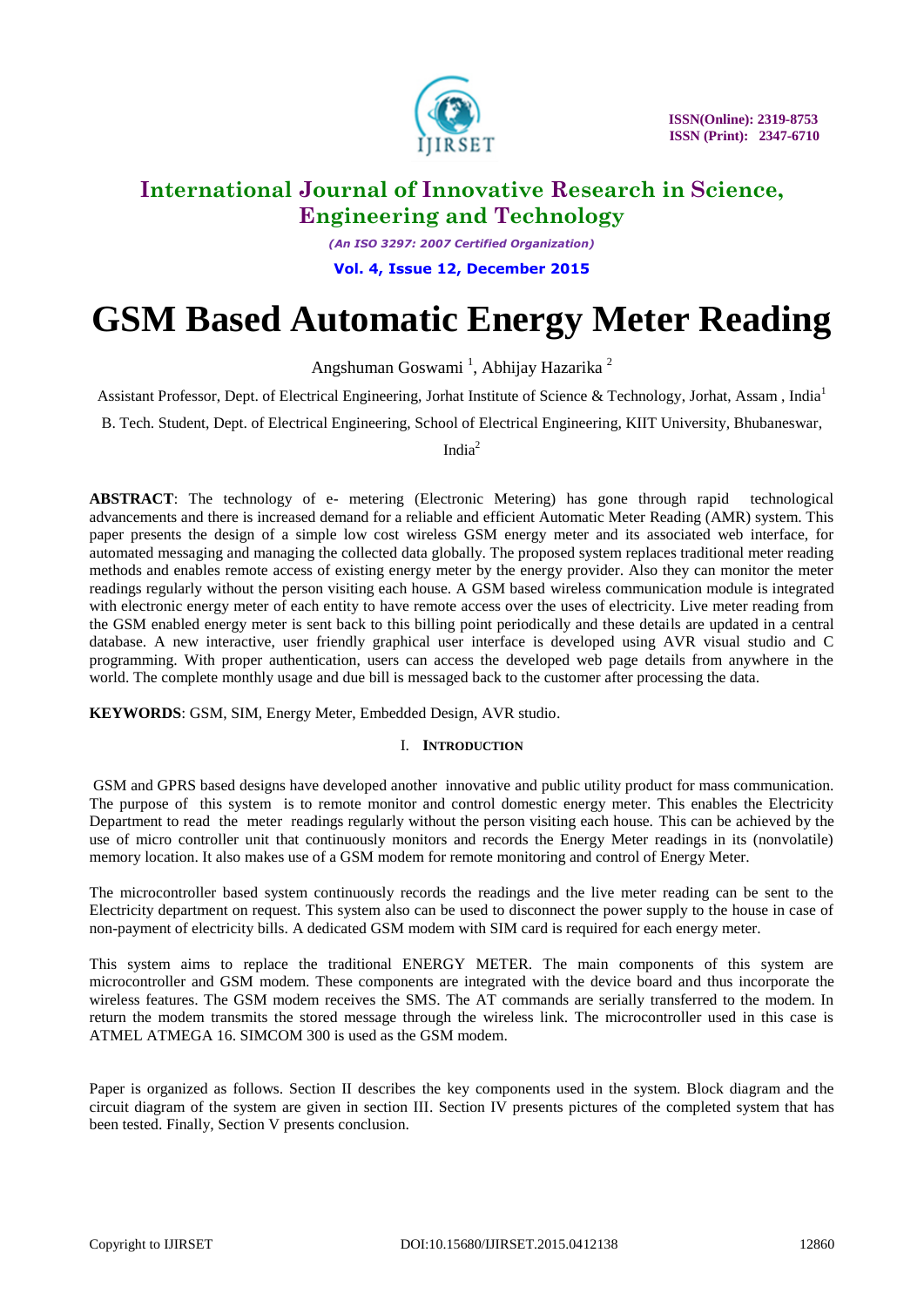

*(An ISO 3297: 2007 Certified Organization)*

**Vol. 4, Issue 12, December 2015**

### II. **RELATED WORK**

GSM is a cellular network, which means that mobile phone connect to it by searching for cells in immediate vicinity. The Mobile Station refers to the mobile equipment and the Base Station Substation controls the radio link with the Mobile Station. The Network Substation performs main functions such as switching of calls between mobile users, mobile management operations, and proper operation and setup of a network. These functions are controlled by the Mobile Services Switching Centre. GSM networks operate in a number of different frequency ranges(800 to 2100 MHz)

One of the key features of the GSM is the Subscriber Identity Module(SIM) card. It is a detachable smart card containing the user"s subscription information and phone book. This allows the user to retain his information after switching handsets. This system is an implementation to the ides of the wireless communication between a mobile phone and a microcontroller. Currently the main work that has been done on this proposed system is through serial port to the computer but not wireless. If they want to switch on and off the appliance , they have to go to the remote area and on/off the appliance. But in this new design, the system need not be reprogrammed to control another home appliance without changing the programming of the microcontroller. The user will send SMS from his phone and he will be able to control the appliance.

The Energy Meter used in our system has the following objectives :

- 1. Programming of the mobile phone with AT(Attention) command sequence.
- 2. Interfacing the programming chip with the personal computer.
- 3. Interfacing of the mobile phone with the programmable chip
- 4. Sending messages from the remote phone to control device.

The microcontroller used in the system is ATMEGA 16. It is a high performance, low power Atmel 8 bit AVR RISC based microcontroller. It supports throughput of 16 MIPS at 16 MHz and operates between 4.5 – 5.5 volts. The programming of the controller is done with the help of C language in AVR studio. The code for the system is then burnt to the microcontroller using sinaprog.

An embedded system is a [computer](https://en.wikipedia.org/wiki/Computer) [system](https://en.wikipedia.org/wiki/System) with a dedicated function within a larger mechanical or electrical system, often with [real-time computing](https://en.wikipedia.org/wiki/Real-time_computing) constraints. It is embedded as part of a complete device often including hardware and mechanical parts. Embedded systems control many devices in common use today. 98 percent of all [microprocessors](https://en.wikipedia.org/wiki/Microprocessors) being manufactured are used in embedded systems. Modern embedded systems are often based on [microcontrollers](https://en.wikipedia.org/wiki/Microcontroller) (i.e. CPUs with integrated memory or peripheral interfaces) but ordinary microprocessors (using external chips for memory and peripheral interface circuits) are also still common, especially in more complex systems. In either case, the processor(s) used may be types ranging from general purpose to those specialised in certain class of computations, or even custom designed for the application at hand.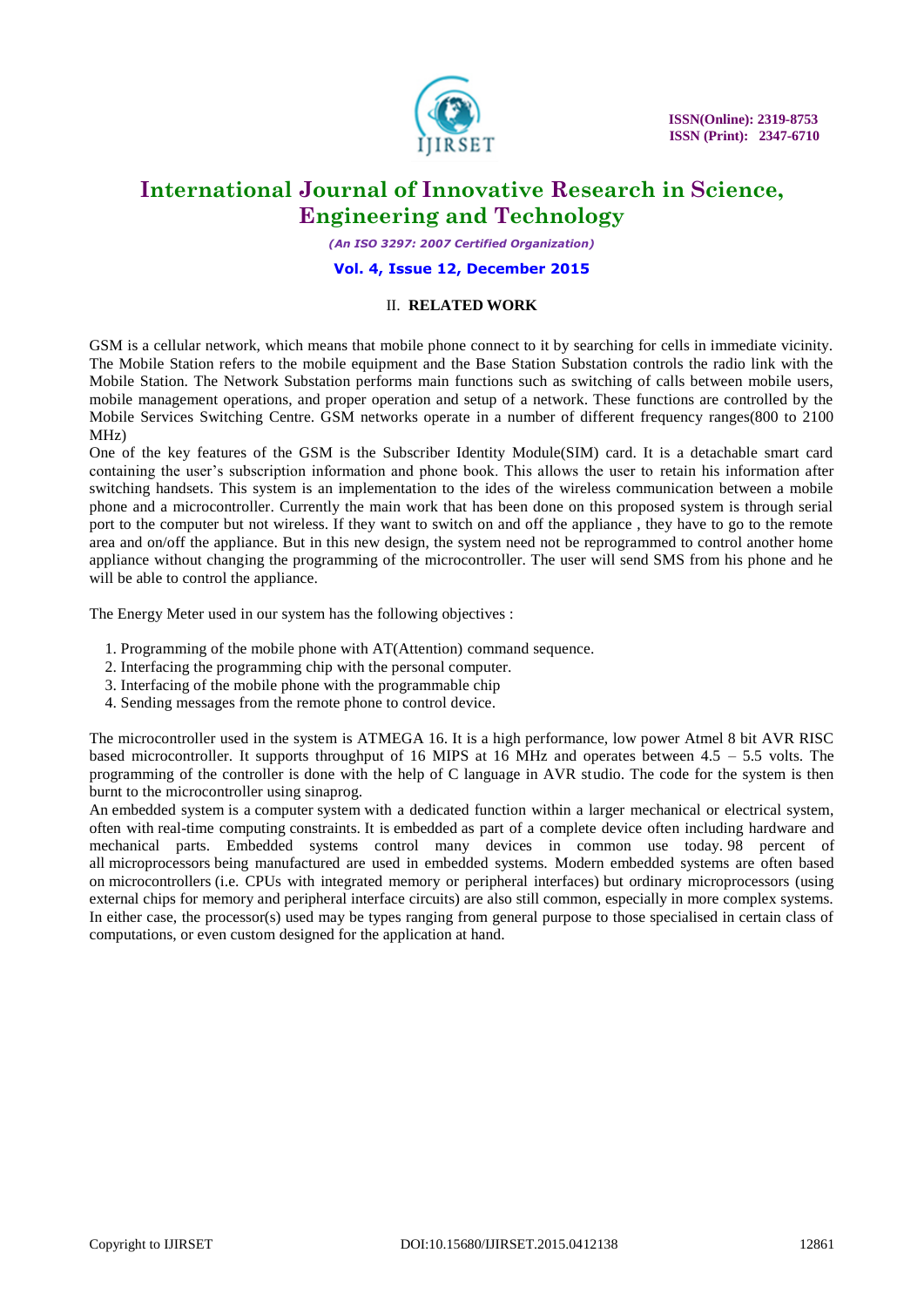

*(An ISO 3297: 2007 Certified Organization)*

**Vol. 4, Issue 12, December 2015**

### III. **BLOCK DIAGRAM**



(a)



(b)

Fig. 1.(a) Block Diagram of the system (b) Circuit diagram of the system

.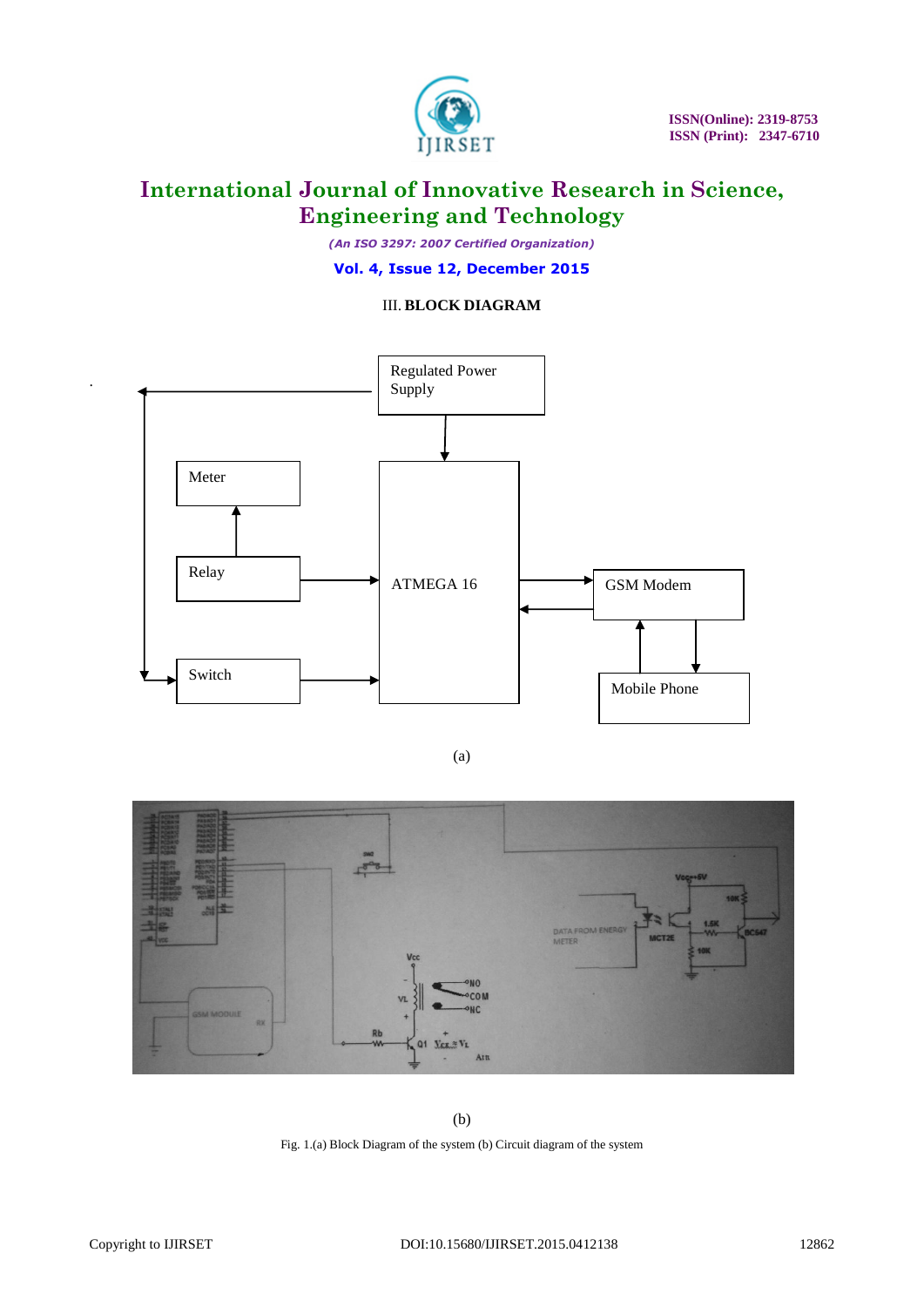

 **ISSN(Online): 2319-8753 ISSN (Print): 2347-6710** 

### **International Journal of Innovative Research in Science, Engineering and Technology**

*(An ISO 3297: 2007 Certified Organization)*

#### **Vol. 4, Issue 12, December 2015**

#### IV.**EXPERIMENTAL RESULTS**

Figures shows the various softwares and the components used in the GSM based automatic energy meter. AVR studio and the Sinaprog used in the system are shown in figure 2. (a) and (b) respectively. The GSM module that has been used for the purpose, the completed system and the energy meter used in the system are shown in figure 3. (a), (b) and (c) respectively.

| ○国家が日本に通信のクで物:尚不能注意にま:国家→トロル、コンコレン村型の日中·安田県国内<br>- 31<br><b>EXTERNATION</b><br>$\cdot$ <sub>II</sub><br>Welcome to AVR Studio 4                                                              | <b>Hex file</b><br>$\sqrt{2}$<br>C:\Documents and Settings\ |
|----------------------------------------------------------------------------------------------------------------------------------------------------------------------------------------------|-------------------------------------------------------------|
|                                                                                                                                                                                              | $\geq$<br>Programming FlashOK                               |
| <b>Modifec</b><br><b>Poeta and Step</b><br>"BitLy23 2143728<br>WWW.ARRAIGHTENTICS<br>"01lev23", 12532"<br>Stram.od/loc.ment/o-<br>"BROYLE'S IZMAN<br>C .: User/Sim\Joc.menk/4cop<br>Who Real | Flash<br>Read<br>Verify<br>Program                          |
|                                                                                                                                                                                              | <b>EEPROM</b><br>Read<br>Verify<br>Program                  |
|                                                                                                                                                                                              | Device<br>Search<br>$\sim$                                  |
| 14033-04<br>Lucied plugin 57 (SC)<br>Vertiting V Sweddy dilaw<br>LITHE Real Free Park Life                                                                                                   | ATmega16<br><b>Fuses</b>                                    |
|                                                                                                                                                                                              | Advanced<br>Program<br>Int. 1 MHz                           |
| <b>EBully OMevage Simon Rev Companies for Farmers</b>                                                                                                                                        | Programmer<br><b>USB</b><br><b>USBasp</b>                   |

 $(a)$  (b)

Fig. 2. Software for GSM based automatic energy meter (a) AVR studio for the C programming (b) Sinaprog for burning program to the controller.



(a)  $(b)$  (c)

Fig. 3. GSM based automatic energy meter (a) GSM module used in the system (b) Completed and successfully tested system (c) Energy meter used in the system

#### VI. **CONCLUSION**

The prototype of the GSM based display electronic noticeboard was efficiently designed. This prototype has facilities to be integrated with a display board thus making it truly mobile. The toolkit accepts the SMS, stores it, validates it and then display it in the LCD module. The SMS is deleted from the mobile each time it is read, thus making room for the next SMS. The major constraint is the use of '\*' as the termination character of the SMS and the display of one SMS at a time.